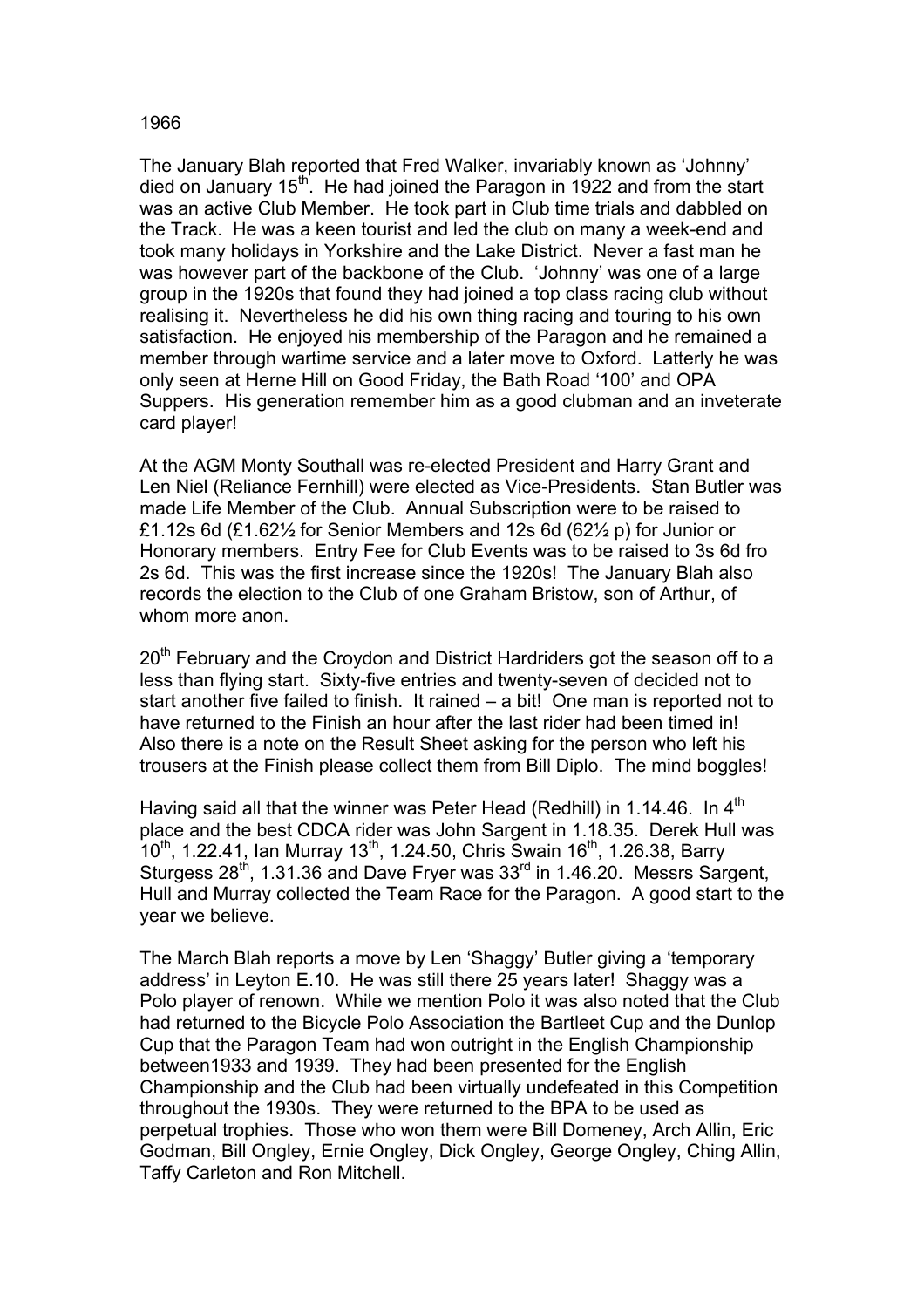It was mentioned in the previous year's results but in the March Blah it was made official that Ray Runham had joined the Norwood Paragon. He has stayed with us ever since.

Twelve men went to the Start Line for the first Club Event of the season; the 10 miles Scratch. After a disappointing 1965 season Terry Slattery started 1966 off on the right foot with a win in 25.15. Bob Corby was  $2^{nd}$  with a 25.46 and Barry Sturgess showed some early promise with a 26.59. Two trikes were in evidence; Ian Murray completing the course in 28.17 and Harry Corby 30.18.

Rowan Vacher ought to have been  $3<sup>rd</sup>$  in the Kentish Whs Novices '25' but if you turn up 15½ minutes late that penalty gets added to your time. His actual riding time on a very cold morning was 1.11.03. Graham Bristow clocked a 1.13, Pete Fryer a 1.16 and Dave Fryer a 1.22. These times ensured that they were second in the Team race. Barry Sturgess did a 1.8.10 in the ECCA '25'.

John Sargeant was 4<sup>th</sup> in the Woolwich 43-mile road race on the Wrotham circuit whilst Keith Lomath failed to finish after breaking a crank whilst climbing Wrotham Hill! Derek Hull was  $3<sup>rd</sup>$  in the Southern Velo  $3<sup>rd</sup>$  Category race around the Lingfield Circuit.

The Polo team came 2<sup>nd</sup> in the Croydon Winter League behind Palace.

Another hard morning for the Jim Fox '25' on the  $27<sup>th</sup>$  March with gale force winds and the occasional torrential downpour to make life more interesting. This accounts for Robin Buchan winning in the very slow time, for him, of 1.6.09. Bob Corby came  $2^{nd}$  with a 1.8.45 and Harry Corby was  $3^{rd}$  in 1.9.36. The times speak for themselves! Rowan Vacher won the Handicap from Bob Corby and Graham Bristow.

John Sargeant won the Nonsuch RC road race on the Herriard Circuit near Alton. He broke clear in the last 5 miles and held off the chasing bunch all the way to the line. Keith Lomath rode in support and finished  $10<sup>th</sup>$ . Derek Hull rode in the  $3^{rd}$  Category event and finished  $4^{th}$ .

Robin Buchan was 5<sup>th</sup> in the East Surrey Hardriders event with a 1.24.25. Terry Slattery was close behind with a 1.26.21 but Ian Murray found that the choice of a fixed wheel while excellent for training purposes was not a good idea on Rusper Hill and had to be content with a 1.30.48.

In the West Kent '25' Bob Corby finished in 1.4.41 and collected 2<sup>nd</sup> on handicap. Richard Wilkins was on 1.5.17, Harry Corby on 1.9.29 and Graham Bristow, whose ambition is to actually do a race in sunshine, produce a person best of 1.12.09.

The Dave London '30' on the  $24<sup>th</sup>$  April proved to be a win for Bob Corby 1.16.20 from Richard Wilkins, 1.17.50 and Harry Corby 1.20.23 (a personal best). Rowan Vacher won the Handicap (that is the second this year) with a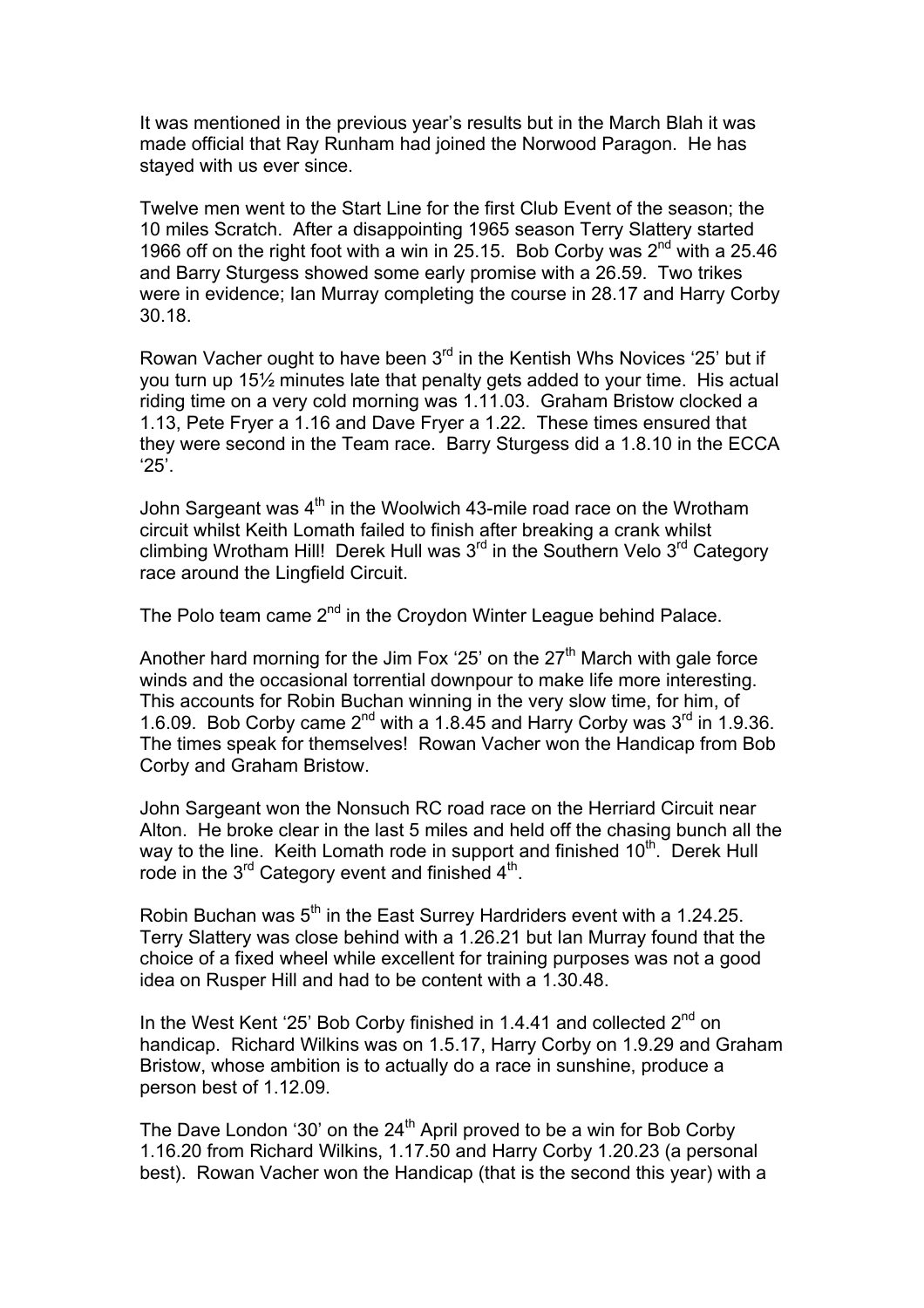personal best ride of 1.23.27 with a 10 minutes allowance from Bob Corby and Chris Swain.

Ray Runham came 2<sup>nd</sup> in the De Laune '25' with a 1.0.28, Robin Buchan was  $4<sup>th</sup>$  in 1.1.40 and Terry Slattery made up the winning team with a 1.5.20. Colin Wye also rode and recorded a personal best of 1.9.55. Robin lost some time negotiating two cars that had become entangle in the middle of the road. John Sargeant and Keith Lomath rode the Archer Spring Handicap and were sent of in the limit group. Not surprisingly, to us, they stayed away to finished  $5<sup>th</sup>$  and  $7<sup>th</sup>$  respectively.

Bob Corby was our fastest rider in the SCCU '25' with a 1.5.35 that also earned him the 1<sup>st</sup> Handicap prize. Also riding were Ian Murray with 1.7.17, Harry Corby 1.8.19, Pete Fryer 1.14.11 and Lindsay Mercer 1.16.59. On Essex Roads three young lads had a hard time on the more exposed courses north of the river. John Jennings finished with a 1.11.20, Barry Sturgess 1.11.51 and Rowan Vacher 1.13.56.

At Easter Ray Runham won the Crawley Whs '25' on Good Friday in 59.03. He was supported by John Jennings 1.7.05 and Barry Sturgess 1.10.21. Then on the Sunday Ray won again in the Fountain '25'. This time he was slightly slower with a 59.37. Best performances were produce by Barry Sturgess, 1.6.23, and John Jennings, 1.6.24 to enable the Paragon to win the Team race. Harry Corby was also in attendance and finished with 1.8.33. Keith Butler came over to ride behind the Dernies at the Good Friday Meeting but did not do well. On the previous Sunday he rode the Kuurne-Brussels-Kuurne that turned out to be 6 hours of cold, rain, sleet and snow. Not surprisingly this ended up giving him bronchial catarrh. The legs were okay but the lungs would not work. Doctor's orders were a week off the bike and keep warm!

John Sargeant came  $4<sup>th</sup>$  in the Welwyn Easter 2-day keeping in touch on the first road stage and time trial; then winning the final stage on Sunday. Keith Lomath had the misfortune to puncture early on the Saturday losing too much time to figure highly in the results. Derek Hull finished  $4<sup>th</sup>$  in the West Kent 3<sup>rd</sup> category race and has now moved up to  $2<sup>nd</sup>$  category.

Going out to the Actonia '25' the Paragon car was directed 'off course' by a diversion in the Chertsey area so they arrived at the Start a little behind schedule. It proved to be costly. Harry Corby clocked 1.9.21 that was an actual 1.5.41, and his best ride of the season. John Jennings had 15 minutes late start and his nett time would have been 1.6.11 and a personal best. Bob Corby started on time and also did a personal best time of 1.2.46 but the handicapper must be getting wise to this man and he failed to figure in the handicap prize list. Barry Sturgess also finished in 1.7.42.

The Croydon Advertiser Road race saw John Sargeant in action again. Nearing the end he passed the top of Gravel Hill in  $2^{nd}$  place but could not hold his position on the drag up Lodge Lane to the Finish crossing the line in  $7<sup>th</sup>$  place. John was selected to ride the Dover 2-day for the SW London and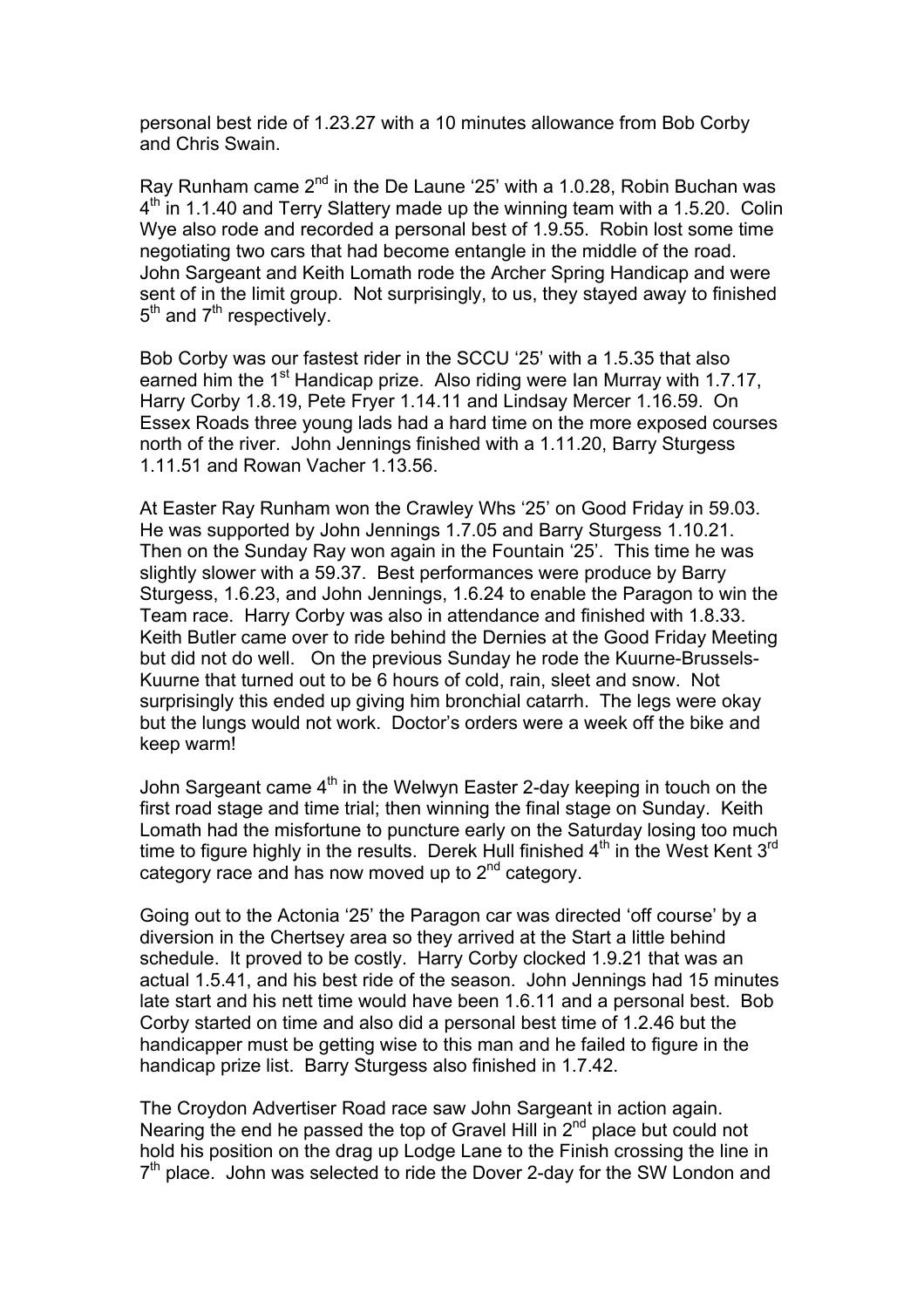Surrey Division Team. Keith Lomath finished 3<sup>rd</sup> in the North Road 50 mile road race at Puckeridge and Derek Hull was 12<sup>th</sup> in the East Surrey Road race on the Newtons Hill circuit.

Ray Runham won his third event in 10 days when he made fastest time in the Bec '25' with 1.2.33 on a very tough morning with a bitter north-east wind blowing that slowed everyone on the way back to Earlswood from Crawley. Ian Murray clocked 1.6.08 and Graham Bristow 1.12.53. The younger members of the Club went to the Portsmouth Road for the Delta Longmarkers '25'. Their times were John Jennings 1.8.10, Barry Sturgess 1.9.04, Colin Wye 1.10.24, Lindsay Mercer 1.13.57 and Rowan Vacher 1.16.55. They did, however, collect a medal each for 2<sup>nd</sup> team award.

Robin Buchan and John Sergeant rode the Dave Cosson race promoted by the Redhill CC. Stage 1 was a time trial over 10 miles and they came  $4<sup>th</sup>$  and  $7<sup>th</sup>$  respectively. On the road race stage they, almost, maintained their positions eventually finishing  $5<sup>th</sup>$  and  $7<sup>th</sup>$  on general classification. Then on the Sunday Robin rode on the Lingfield circuit breaking away from the rest of the field he was in the lead for over 40 miles but was caught with just 10 miles to go by a chasing group. At the finish he was in  $9<sup>th</sup>$  place.

Keith Butler came back to England to ride the Tour of the South West. After a shaky first day, when the climb of Cheddar Gorge proved a little too severe after the flat lands of Belgium and the enforced rest after Easter, he finished  $20<sup>th</sup>$ . He was 6<sup>th</sup> into Newguay, 7<sup>th</sup> to Paignton and 6<sup>th</sup> into West-super-Mare.

John Sargeant competed in the classic Tour of the North Downs. After 88 miles he crossed the line in  $6<sup>th</sup>$  place. This was a fine effort against a top class field. Terry Slattery finished  $10<sup>th</sup>$  in the Morden CRC around the Newtons Hill circuit. At Crystal Palace Ray Runham and John Sargeant rode the main race and broke clear. Unfortunately John had to drop back leaving Ray on his own. Try as he could Ray could not quite hold the bunch at bay and was caught on the run-in to finish  $9<sup>th</sup>$ .

Ray Runham made it four in a row with a win in the Classic Forest '25'. His time of 59.50 was the only one inside the hour and to emphasise his superiority he also collected  $3^{rd}$  place on handicap. Robin Buchan was  $6^{th}$ with a 1.1.54 getting back to action after a short touring holiday in France. Terry Slattery made up the team with a 1.7.42. Ray also qualified for the 2<sup>nd</sup> Round of the London Centre 4000m Individual Pursuit after a 4.26.8 in the time trial round.

Graham Bristow who was despairing of ever managing to race on a good morning on a good course eventual achieved his 'ambition'. He rode the Glendene Novices and his time of 1.7.30 took 5 minutes from his previous personal best. Lindsay Mercer also improved to 1.9.07 but the other riders stayed put. Pete Fryer recorded 1.13.04 and Colin Wye 1.19.07 with 4 minutes late start.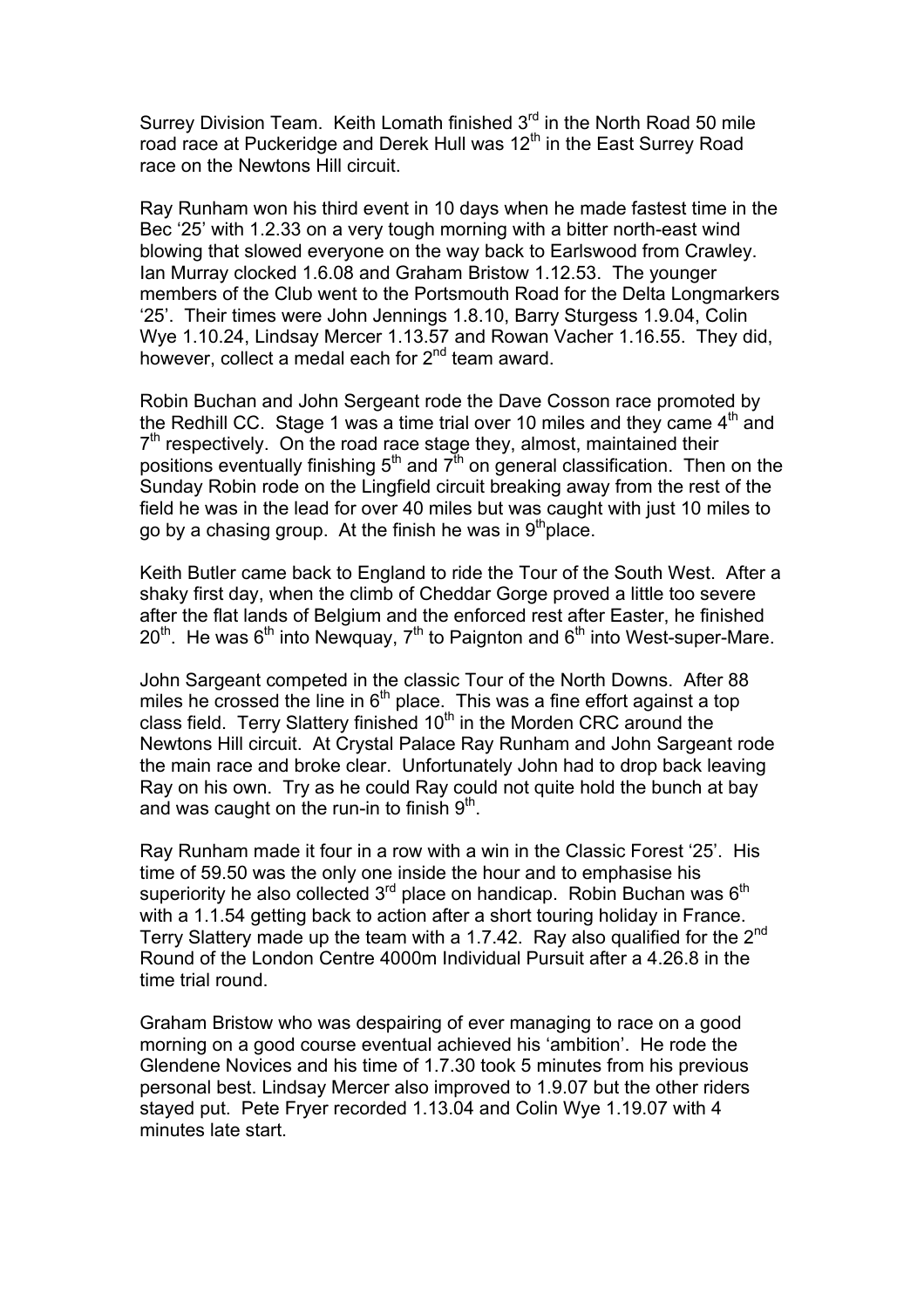Robin Buchan's Club Record for 25 miles was broken by Ray Runham in the Havering '25'. In this event held on the fast E3 or Southend Road he clocked 56.23. Richard Wilkins also rode well with a 1.0.20 - his fastest of the season.

The first Club '50' on the 15<sup>th</sup> May was a resounding win for Keith Lomath. With his 2.12.33 he won by nearly 10 minutes and took the Handicap as well. Chris Swain came  $2^{nd}$  in 2.22.29 and John Jennings was  $3^{rd}$  in 2.22.59. Colin Wye collected his first win with a 26.02 for the first junior event of the season on the 22<sup>nd</sup> May. In 2<sup>nd</sup> place was Graham Bristow, 26.14, and 3<sup>rd</sup> was Lindsay Mercer 27.05.

The 29<sup>th</sup> May and Ray Runham was 3<sup>rd</sup> in the Farnham '25' with 58.06 and Robin Buchan  $5<sup>th</sup>$  in 59.50 but we had no third man so had to forfeit the team prize. In the Bellingham Whs '25' Terry Slattery was our fastest with a 1.4.43, Bob Corby 1.5.18, Dick Wilkins 1.5.40, Harry Corby 1.6.42, Les Black 1.7.34, John Jennings 1.10.18 and George Walmsley 1.12.34. Then in the Comrades Junior '25' we had Chris Swain 1.4.52, Rowan Vacher 1.5.25, Colin Wye 1.8.36 and Graham Bristow 1.9.15 including a crash. This was all on the Whit-Sunday.

Robin Buchan and Ray Runham dominated the WLCA 10 miles Championship. With two others they completely broke up the field leaving Robin to beat Ray for the Championship. Robin Buchan also won the 20 miles Points race with John Clarey at the De Laune Meeting. News from the North is that Alan Sturgess was making a menace of himself at Fallowfield (Manchester) and leading their Points Table. He also won a 1000 yards handicap and other events (£15 first handicap places we understand).

On the Monday the Juniors won a team race in the Bromley RC '10'. They were Rowan Vacher 26.06, Graham Bristow 27.10 Colin Wye 27.16 and J Hoskins 28.45. The West Croydon Whs '25' had Les Black 1.4.14, Keith Lomath 1.4.16, Barry Sturgess 1.6.50 and John Jennings 1.8.21. Down in the New Forest Ray Runham came 2<sup>nd</sup> in the Rufus '30' with a 1.10.04, Bob Corby put in a personal best of 1.15.28 and Terry Slattery made up the winning Team with a 1.18.05 that included a 40" late start. Harry Corby also finished in 1.19.11. John Sargeant had a  $1<sup>st</sup>$  and a  $2<sup>nd</sup>$  place over Whitsun. He won on the Ashwell circuit and came  $2^{nd}$  at Toot Hill in Essex. He then came 5<sup>th</sup> in the Spider Trophy event. For his efforts he has been selected to represent SW London & Surrey in the Tour of Scotland. This was Keith Butler's first representative ride so the omens are good for John. Keith Lomath came  $2<sup>nd</sup>$  in the Norwich Amateur road race and has regained his 1<sup>st</sup> category licence. In the Surrey St Christophers road race at Pirbright Derek Hull was  $3^{rd}$ , Terry Slattery  $6^{th}$  and Tony Alford  $12^{th}$  and the Paragon won the Team race.

Alec Bird, Keith Ongley and Tony Knight were picked for a Surrey Team to play exhibition matches at the CTC York Rally. In the first match they played Lanarkshire by the odd goal and in the other they played as "The South" against a "Midlands" Team. Some of the Solihull were in this side but our lads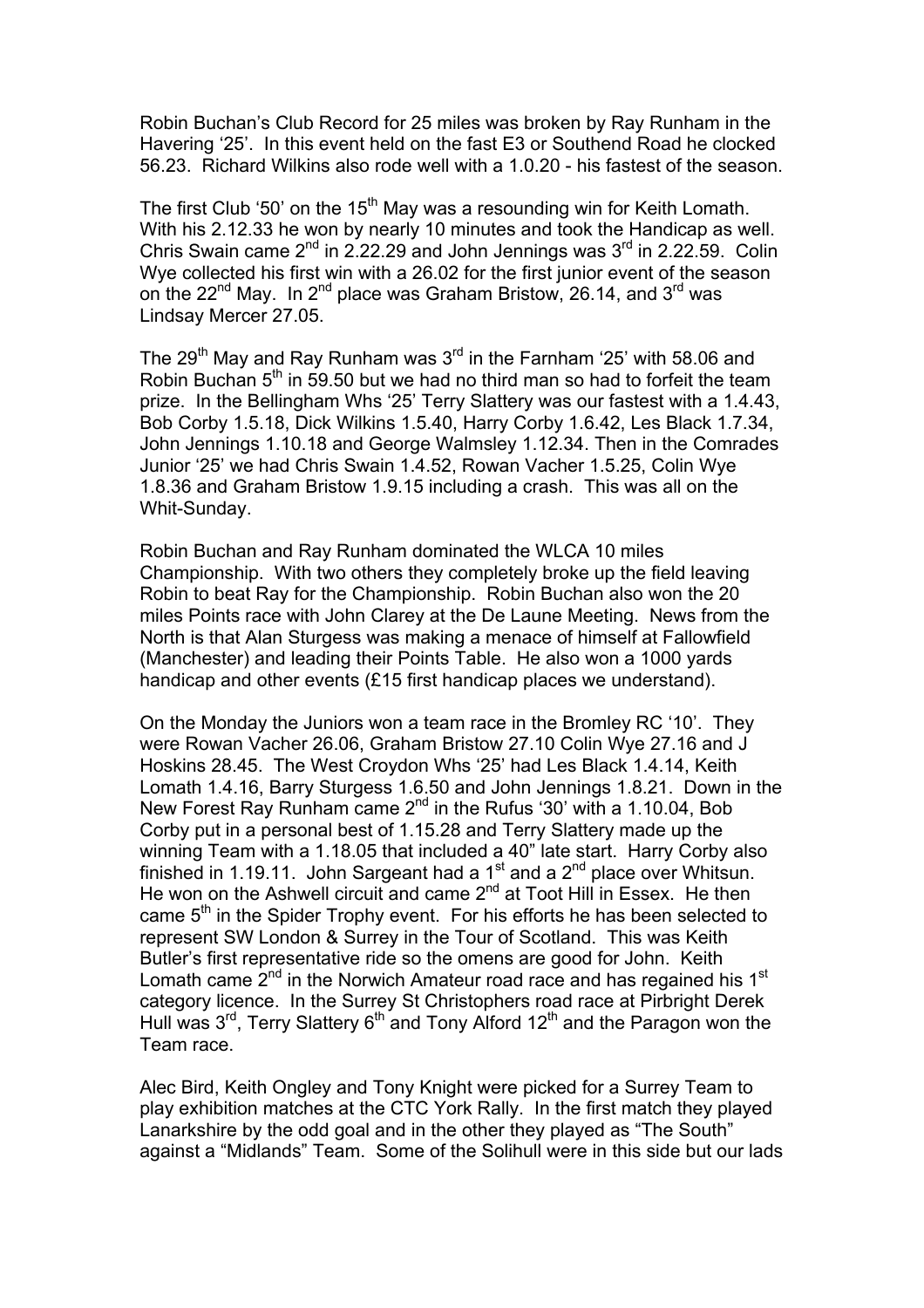beat them by 3 goals. However the Surrey/South teams did wear Paragon Shirts so kept the flag flying.

Riding in the National Championship '25' Ray Runham achieved the best ride of his career when he finished in  $5<sup>th</sup>$  place with a 57.03. Nearer home the Surrey RC Longmarkers was being run off. Our lads were John Jennings 1.4.35 (a personal best) Rowan Vacher 1.5.56, Graham Bristow 1.6.03, Barry Sturgess 1.7.42, Mick Marguerie 1.10.43, Andy Murray 1.11.55, Colin Wye 1.11.55 and Lindsay Mercer 1.16.38. We also had a team in the Addiscombe '50' but they failed to take any prizes. Times were Bob Corby 2.8.24, Harry Corby 2.11.59, Ian Murray 2.14.33, Chris Swain 2.16.45 and Terry Slattery 2.26.

The Moet & Chandon Track meeting had the biggest crowds seen at Herne Hill for an Evening Meeting for many a year. The results of the racing was as follows:- Reg Smith (London Coureurs) and Mick Jackson (Basildon) won their semi-finals of the BCF London Region 4000m Pursuit Championship. Ron Keeble (34<sup>th</sup> Nomads) won the 550 yards handicap and John Froud (Festival) the 'Devil'. Dave Bonner (Mackeson) attempted to set Professional 5000m and 5 miles unpaced standing start records. He failed by just one second to set 5000m figures with 6.36.0 but he did beat his own amateur times for 5 miles. His time of 10.40.9 beat the Amateur figures by 8.8 seconds and will be submitted for a new record. Robinson (Polytechnic) won the 10 miles event for the Harry Grant Cup from Ray Runham and Ron Keeble. Robin Buchan collected the Lap Prize and the race time was 20.43 that is a tad under 30 mph!

On the 12<sup>th</sup> June Ray Runham set a new course record for the Portsmouth Road when winning the BCF SW London and Surrey '25' in 57.02. In the De Laune Junior '25' Rowan Vacher was  $7<sup>th</sup>$  with 1.5.46, Graham Bristow did a 1.6 and John Hoskins a 1.28. Robin Buchan came  $4<sup>th</sup>$  in the Brentwood '50' with a 2.1.39 ride. Harry Corby came in with a personal best time of 2.7.33 beating cousin Bob who could only manage 2.8.29.

Ray Runham won again in the Eastbourne Rovers '25' with a 58.11 whilst Robin Buchan and Alan Strugess rode the Andy Wilson Memorial '50' on the North Road finishing with times of 2.1.21 and 2.5.26 respectively.

It was only a  $2^{nd}$  place for Ray Runham in the Elite '25' on the  $26<sup>th</sup>$  June even though he completed the course in 56.30. John Hoskins finished the GH Stancer Schoolboy '10' in 27.48. The Bexley 2up '28' saw Harry and Bob Corby do the best of our three teams. Their 1.5 03 was quite an excellent ride as Harry had gear trouble and could only get a 73" gear. Chris Matthews and George Walmsley did a 1.6 and Tony Alford and Derek Hull a 1.7.

Robin Buchan was 2<sup>nd</sup> in the SCCU '50' with a 2.4.18. Bob Corby did 2.9.46; Harry Corby finished in 2.15.14 and the Paragon were  $2^{nd}$  Team. Arriving at the Start of the WLCA '50' the Paragon Team of Wilkins and the Corby cousins were greeted with torrential rain and a gale. Richard decided not to ride, Bob managed a 2.14.35 that gave him  $3^{rd}$  place and  $2^{nd}$  on handicap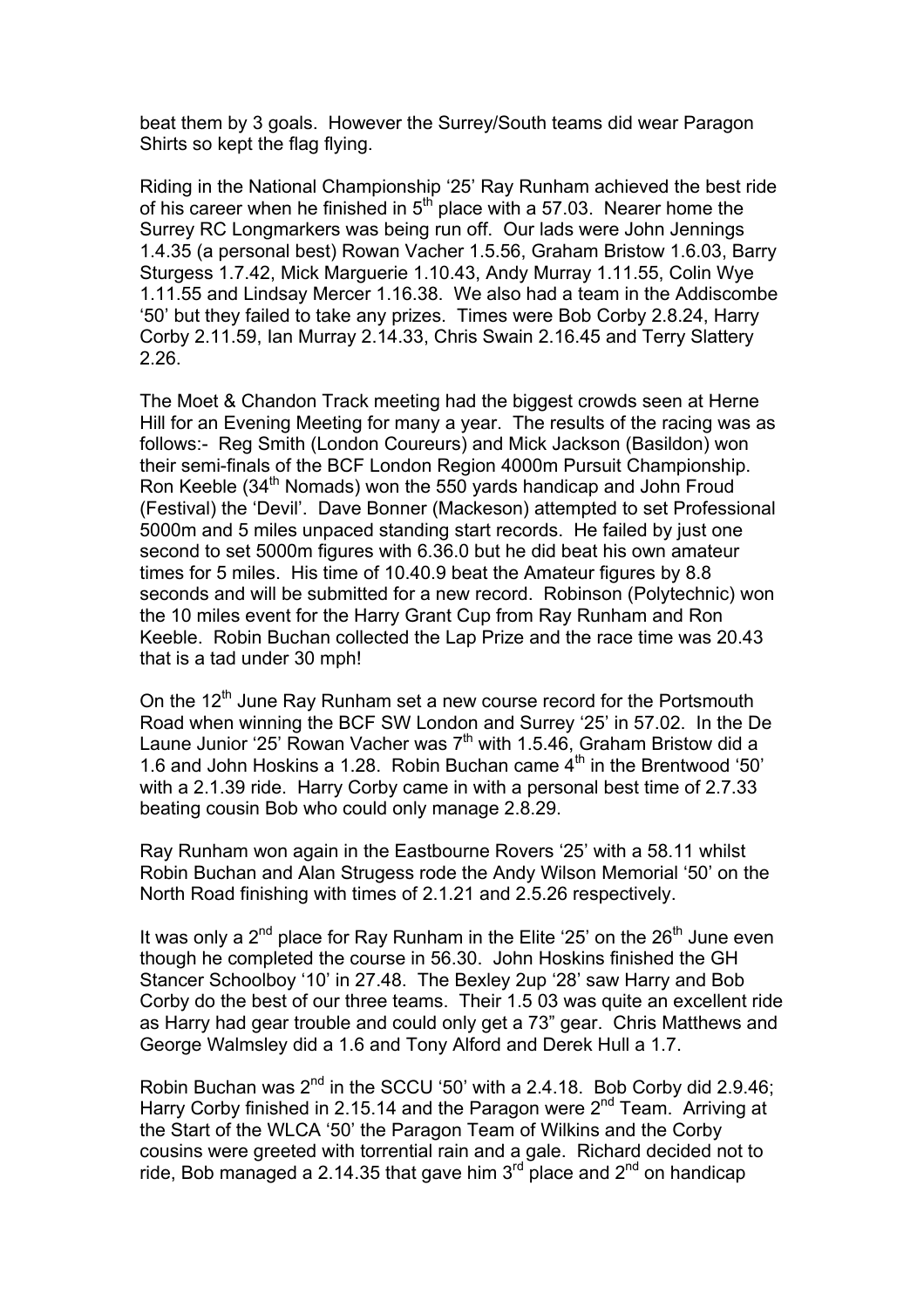whilst Harry was (un?)lucky enough to puncture. On the same day the Paragon had a team in the West Kent Junior '10' so times were not going to be brilliant. Graham Bristow finished in 26.29 and Lindsay Mercer and Colin Wye both did 27-minute rides.

A very hard morning greeted those racing from Purley to Brighton especially a heavy downpour south of Bolney. Terry Slattery won in 1.39.39 three minutes slower than last year. Bob Corby was  $2<sup>nd</sup>$  in 1.41.45 (2 minutes slower) and Harry Corby was  $3<sup>rd</sup>$  in 1.42.43 (4 minutes slower). Dave Fryer and Aubrey Hill took well over 2 hours to get down to the coast! Colin Wye, with 15 minutes allowance, took the Handicap by 5 minutes from Chris Matthews and Terry Slattery.

The Club had three teams entered in the South Eastern 2up time trials in the Cranleigh area. The 'A' team of Robin Buchan and Ray Runham finished 2<sup>nd</sup> in 1.18.26 missing first place by 26". As Ray also had a puncture this was a superb effort. Bob Corby and Richard Wilkins were  $9<sup>th</sup>$  in 1.23.42 and the 'C' team of Ian Murray and Harry Corby came  $12<sup>th</sup>$  in 1.25.24.

In the Kingston Hilly '73' Robin Buchan came 3<sup>rd</sup> with a 3.3.43 whilst Ian Murray came in with  $3.26.04$ . Rowan Vacher won  $1<sup>st</sup>$  handicap in the St Christophers '25' with a 1.7.58 ride and with John Jennings, 1.8.18, and Barry Sturgess, 1.8.45, were the  $2<sup>nd</sup>$  team on handicap.

On a Friday evening the Paragon Team Pursuit Team met the Colnbrook in the 1<sup>st</sup> round of the WLCA Championship and despite having to put up a scratch team won the tie. Ray Runham, Robin Buchan and Alan Sturgess were joined by Mick Burren (East Surrey) to represent SW London & Surrey Division in the National Divisional Pursuit Championship. They put up the fastest time in the qualifying round of 4.56.0 but eventually collected the Bronze Medal for  $3^{rd}$  place. Colin Wye won his first Championship when he won the SW London & Surrey Schoolboy Sprint Championship.

On the  $8<sup>th</sup>$  July the next junior event was held. This was a 15-mile event and proved to be a win for Chris Swain in 39.55. Graham Bristow came  $2^{nd}$  in 40.08 and Colin Wye was 3rd in 40.21. John Sargeant won the SW London & Surrey Division Road Race Championship over 3 laps of the large Ashdown Forest Circuit. In an uphill sprint he beat his five companions and opponents to win by three lengths. Keith Lomath was  $9<sup>th</sup>$  some 2 minutes back. Pete Fryer finished 7th in the Junior race. Keith Butler was reported to have come  $6<sup>th</sup>$  in professional race at Haumont followed by a  $9<sup>th</sup>$  and 12<sup>th</sup> in Kermesse races in Belgium.

We had six riders in the Moon Trophy '25' on the  $17<sup>th</sup>$  July. Robin Buchan was the fastest rider both in the Moon Trophy and of our own riders in 59.11 with Harry Corby  $2^{nd}$  in 1.4.03 and Barry Sturgess  $3^{rd}$  in 1.4.44 (a personal best). In the Team Race we have to report that the Addiscombe beat us by 1.18. Our counting riders were George Walmsley 58.55, Barry Sturgess 56.24, Robin Buchan 59.11, and Harry Corby 59.13.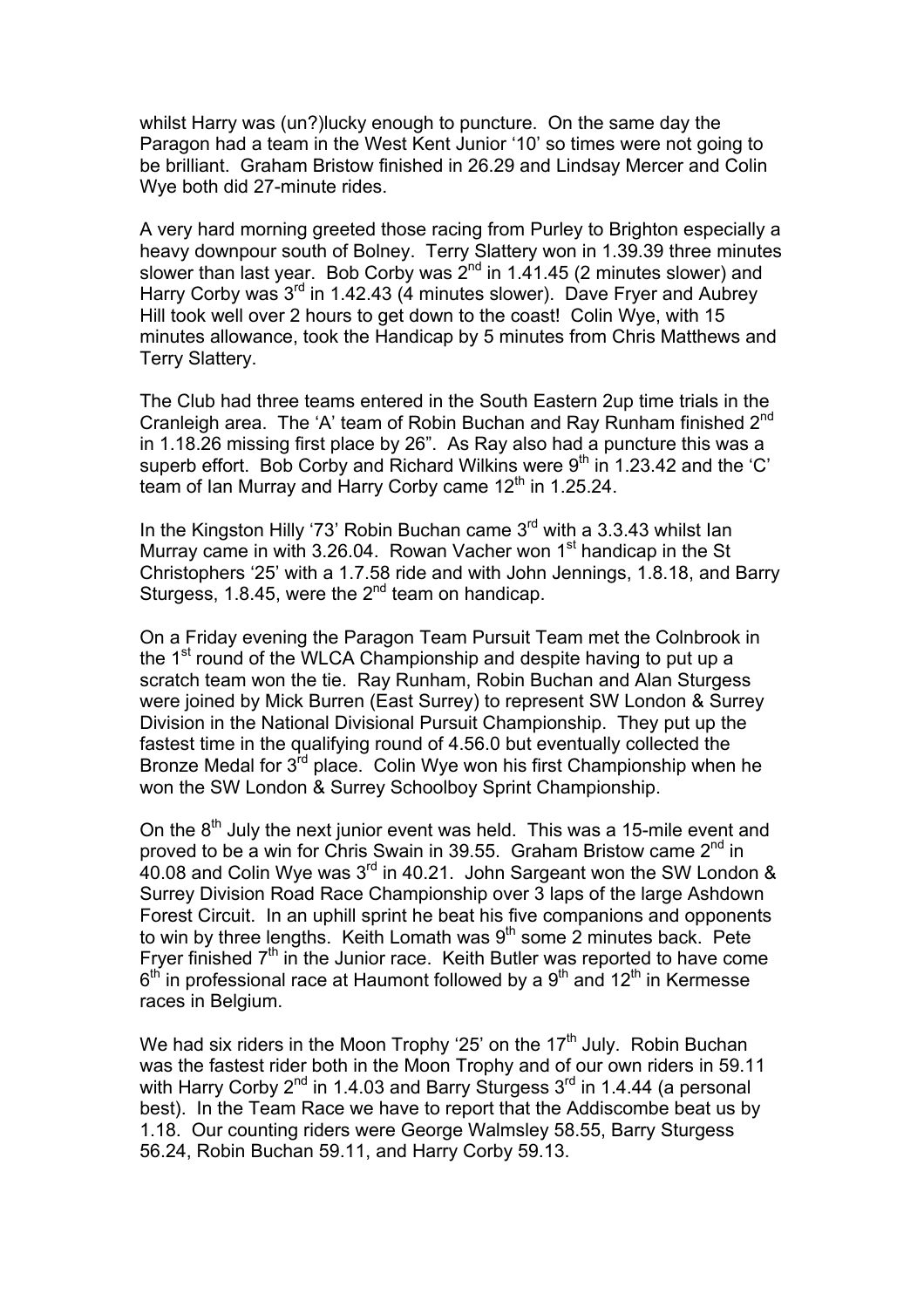John Sargeant came  $7<sup>th</sup>$  in the 4<sup>th</sup> Stage of the Tour of Scotland and 17<sup>th</sup> overall where he was riding for a SW London & Surrey Team. Derek Hull came back from a racing holiday in Belgium and promptly won the Balham 'Champagne and Flowers' Road race at Pirbright. Terry Slattery was  $11<sup>th</sup>$ .

Bob Corby finished 2<sup>nd</sup> in the South Ruislip '100' with a 4.24.28. Robin Buchan finished in 4.33.36 and Harry Corby 4.38.50 to also take the Team award. It has been some time since a fellow club rider put 9 minutes into Robin Buchan! Bob also won a special prize for being the fastest at 50 miles with 2.8.17. Some evenings have been spent on the Polhill '10' course with Harry Corby returning with a 23.37, Bob Corby 24.04, Rowan Vacher 24.37, John Jennings 24.32 and Colin Wye 25.40.

In a SCCU '50' Robin Buchan was  $1<sup>st</sup>$  with a 2.1.23 riding on an 84" fixed wheel. Following him were Bob Corby 2.8.56 and Harry Corby 2.15.07 with a puncture. Terry Slattery won the Dulwich Paragon '25' for the second year running with a personal best ride of 1.0.38. Geoff Williams did a 1.6 and Mick Marguerie a personal best of 1.8.

Ray Runham finished 2<sup>nd</sup> in the London St Christophers '25' with a 58.25 and with Terry Slattery 1.0.48 and a personal best ride of 1.4.28 from John Jennings they won the Team race. Other riders were Tony Alford 1.4.37, Barry Sturgess 1.5.10 and Mick Marguerie 1.12.12

This year there were only 2 riders for the Goss Green Cup and Robin Buchan, 4.36.32, beat Ian Murray 4.39.07. Ian was riding his first '100' so also collected the Special Novice Medal and the Bill Saggers award for the fastest Novice in the Club '100'.

On the 1<sup>st</sup> August Ray Runham won the FW Southall '50' and thankfully this year he was riding for the Paragon. He led all the way being the only man inside one hour at the 25 miles check with a 59.18. Sharp (Eastbourne) was in  $2^{nd}$  place, 1.1.09 and Robin Buchan in  $3^{rd}$  place on 1.2.00. Bob Corby recorded 1.2.37, Terry Slattery 1.4.13, John Jennings 1.5.22, Rowan Vacher 1.7.02, Keith Lomath 1.7.12, Ian Murray 1.8.40 and Barry Sturgess (off No.1 again) 1.8.42. At the end Ray had increased his lead to finish in 2.0.12. Sharp was  $2^{nd}$  in 2.2.48 with Robin Buchan  $3^{rd}$  in 2.3.40. Bob Corby came in  $5<sup>th</sup>$  with a 2.6.42 (a personal best) then came Terry Slattery, 2.10.01, Keith Lomath 2.13.49 (with a much faster second 25 miles), Rowan Vacher 2.16.59 (personal best) and Barry Sturgess 2.20.51 (personal best). Both Ian Murray and John Jennings retired after bike problems. Not content with a win the Club also collected  $2^{nd}$  and  $3^{rd}$  on handicap by Rowan Vacher and Bob Corby and the Team race.

In the Oval '25' on the Portsmouth Road Bob Corby returned a 1.2.58, Terry Slattery 1.3.46 and Ian Murray 1.12.34. Bob was also best Paragon rider in the Mephisto '25' with a 1.32.0. Dick Wilkins came in with a 1.5.14 and Harry Corby 1.6.16.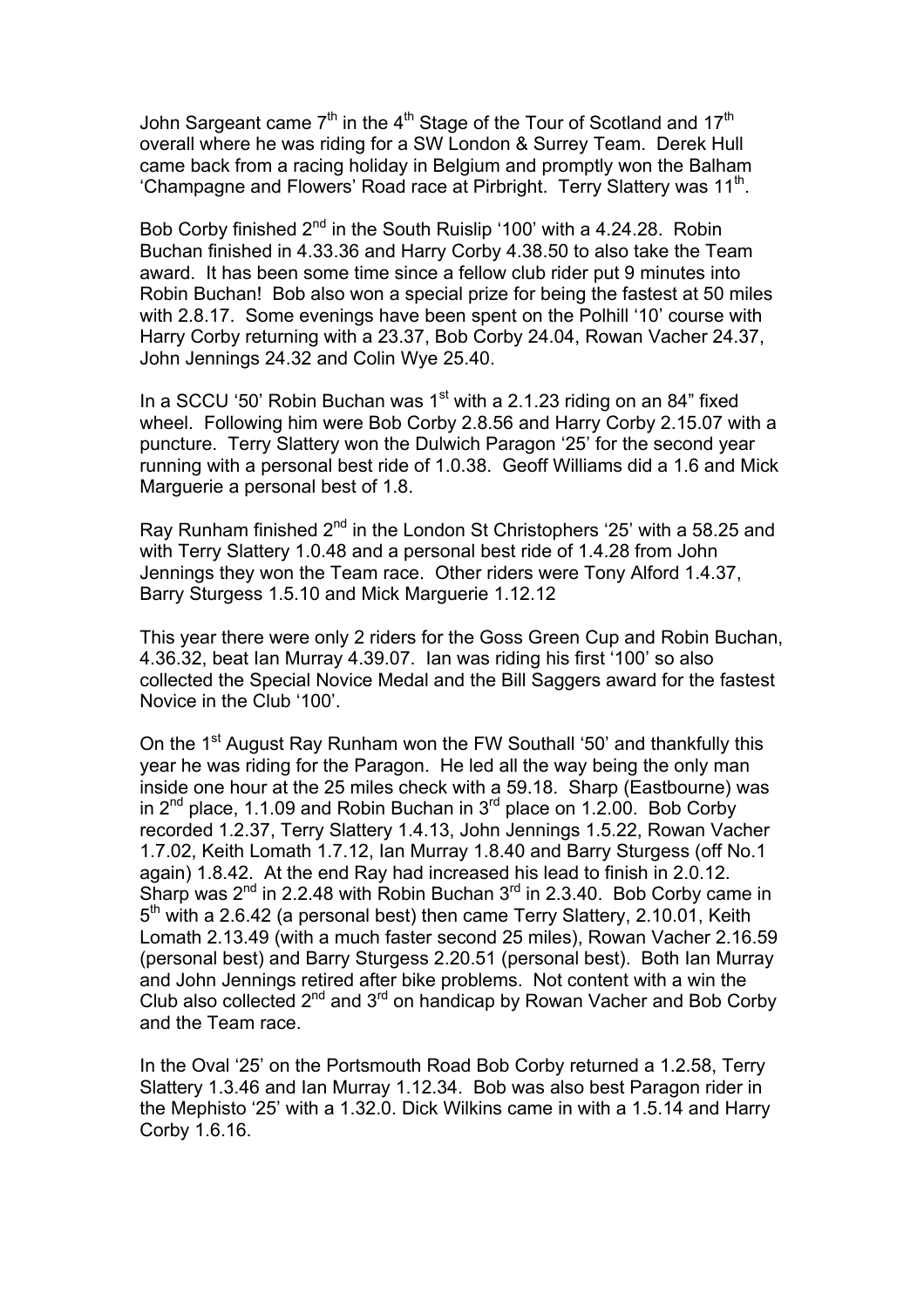At the Belle Vue Track Meeting on the 10<sup>th</sup> August Ray Runham won the 4000m Individual Pursuit Championship of the SW London and Surrey Division. Then to follow, partnered by Robin Buchan, he took  $2^{nd}$  place in the 60 laps Madison. John Sargeant came  $5<sup>th</sup>$  in a race at the USA Camp at Craughton, Northants. Then in the Mercury road race at Ightham he came 2nd

It was Club Track Championship day at Herne Hill on the 14<sup>th</sup> August and it was blessed with glorious sunshine. Ray Runham set off as he meant to continue with a 5.29.5 4000m Pursuit that left everyone else looking very slow to take 3 points. Terry Slattery was  $2^{nd}$  in 5.48.6 and Les Black 5.56.0. The 550 yards sprint for the AEU Cup also went to Ray beating Graham Bristow and John Barclay. He did NOT win the handicap for the Frank Burton Cup. That went to Graham Bristow with John Barclay  $2^{nd}$  and Les Black  $3^{rd}$ . It was noted that young Bristow had 45 yards from Les Black. That was the last time anyone was so generous with him! The 5 miles Scratch for the Ravensbourne Cup incorporating the Point to Point was, again, a Runham benefit race. He won both. The Points places for the George Colget Cup were Ray Runham 38, Terry Slattery 26 and Les Black 16. The Scratch result was Ray Runham 1<sup>st</sup>, Les Black 2<sup>nd</sup> and John Barclay 3<sup>rd</sup>. Overall Ray took the Championship with 9 points from Les Black 3 pts and John Barclay 2 pts.

Bob Corby went down to Southend by train for the Southend and County '50'. A silly thing to do on a Sunday as the train came in 15 minutes late. Then a brake cable snapped and he started some 5½ minutes late. To add insult to injury his finish time was 2.8.51, which was, in reality a 2.3.21 actual time. That would have been a 3.21 improvement to his personal best.

In the Mackeson Grand Prix at Crystal Palace we had a team of John Sargeant, Ray Runham, Tony Alford and Derek Hull. Whilst prominent during the race they were unplaced in the bunch sprint. John Sargeant was  $2^{nd}$  in the Redmon trophy 75 miles event with Derek Hull and Tony Alford close behind. News from Belgium was that Keith Butler was finishing regularly in the top 10 places but had failed to get his wheel over the line in first place.

Shades of the past at the Aldersley Stadium, Wolverhampton on the 20<sup>th</sup> August. The Club Team of Robin Buchan, Ray Runham, Alan Sturgess and John Sargeant took the Bronze Medals in the BCF Team Pursuit Championship. The lads qualified in  $3<sup>rd</sup>$  place with a 5.0.4, met a very strong Solihull team in the semi-finals and lost with a 4.57.9 then had a comfortable win against the Old Kent in 5.2.0 in the ride-off for  $3<sup>rd</sup>$  place. Next day the Club was out Ashdown Forest race for 3rd category and junior riders. John Stoneham (Brighton Premier) won the race by 3 lengths in 2.15.02 for the 50 miles. Alan Ephgrave (Tooting) was 2<sup>nd</sup> and Alan Colburn (Lewes Wanderers) was  $3^{rd}$ . Our best-placed man was Geoff Williams in  $7<sup>th</sup>$  position with Pete Fryer some way behind after a puncture.

The two teams in the London Region Team Pursuit Championships had mixed success. The 'A' Team (Robin Buchan, Ray Runham, John Sargeant and Les Black) recorded the fastest time of the round with 5.17.4 but the 'B'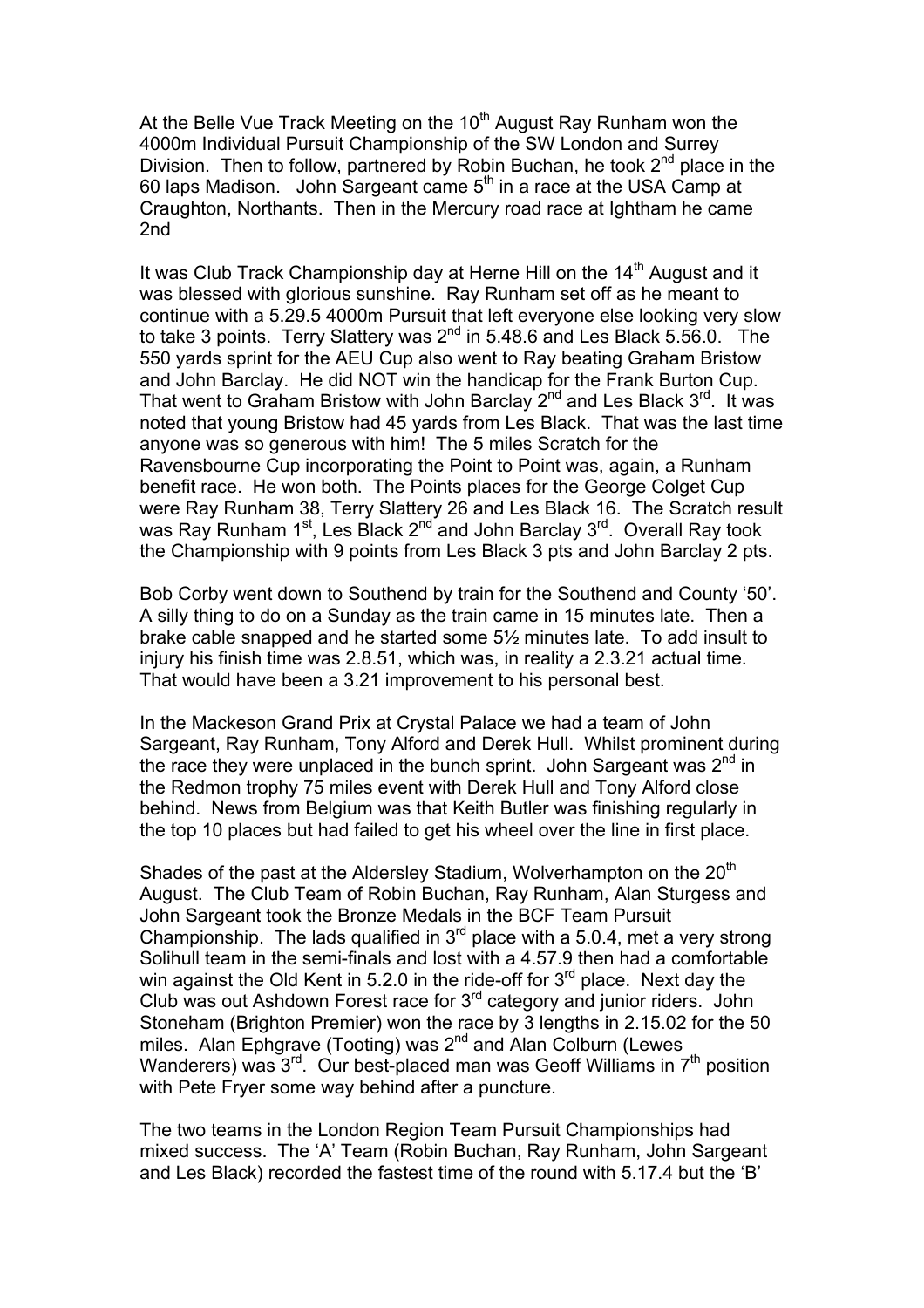team (Derek Hull, Bob Corby, Richard Wilkins and Terry Slattery) did 5.44.6 and were eliminated. Then on the Wednesday the 'A' team rode against the East Surrey RC and in a thrilling race, with both teams being given the same time, the judge's verdict was that the East Surrey had won. Earlier in the Meeting Ray Runham had beaten Santry (Willesden) in the 2<sup>nd</sup> Round of the Individual Pursuit. Then immediately after the Team ride was asked to ride the 3<sup>rd</sup> round tie against Jackson (Basildon). You cannot do two Individual Pursuits and a Team ride in the one Meeting with any chance of success against fresh opponents and Ray was beaten by Jackson 5.27.8 to 5.32.1.

Another poor day on the  $28<sup>th</sup>$  August as only 2 riders finished the Fryco Cup '50' from six entrants. Harry Corby put his name on the Trophy with a 2.14.32. Terry Slattery finished in 2.22.43.

Bob and Harry Corby rode the Classic Bath Road '100' and finished with 4.30.12 and 4.48.08 respectively. Ray Runham won the Crest '25' in 58.19. Riding in support was Robin Buchan  $4<sup>th</sup>$ , 59.04, John Sargeant 1.0.06 (personal best), Tony Alford 1.3.20 (personal best), Derek Hull 1.3.52 (personal best) and Keith Lomath 1.4.33. On the Farnham – Alton course Rowan Vacher improved by over two minutes to 1.3.05 for  $8<sup>th</sup>$  place.

Three riders took part in the SCCU 12-hour event to qualify for the Rotherham Cup. It was a particularly foul day with periods of torrential rain and a good half the field failed to finish. John Dutson (Central Sussex) led through the 100 miles check in 4.43.57 but close behind him was Bob Corby in 4.44.35. Robin Buchan was 6.31 in arrears at this point but still in  $4<sup>th</sup>$  place. Harry Corby took 5.21.32 for the first 100 miles but at least he was still riding. By the 200 miles check Robin's relentless riding had put him back in front. He passed the Timekeeper onto the Finishing Circuit in 9.46.25 and led Pat Lacey (Clarencourt) by 7.20. Bob Corby was at 11.57 in 3<sup>rd</sup> place after losing about 10 minutes going off the course. Harry was still going but had been turned short at Cranleigh. At the end of the 12 hours Robin Buchan had done the greatest distance with 244.78 miles. Bob Corby had moved up to  $2<sup>nd</sup>$  with 238.82 miles and Harry Corby was 20th with 219.17 miles. Not only did we have the first two riders in the race the Paragon also collected the Team award thanks to Harry Corby's perseverance. With this ride Robin also won the SCCU BAR Competition for 1966. He also collected the Club Open Road Championship.

Some idea of the weather can be gained from looking at the result of the  $29<sup>th</sup>$ Whs '25' held on the same day. Twenty-seven riders decided not to start from the 107 entrants. Ray Runham won the event with 1.0.52. Our other riders were Terry Slattery 1.6.21, Vin Callanan 1.7.28, Tony Alfold 1.7.53 and Mick Marguerie 1.9.50. Our best three riders were not quick enough to win the Team race but it should be noted that although over a quarter of the field elected not to start all the Paragon riders did and all finished. The Junior '15' on the 11<sup>th</sup> September was won by Graham Bristow in 39.54 with Pete Fryer  $2<sup>nd</sup>$  in 42.26 and John Hoskins  $3<sup>rd</sup>$  in 42.43.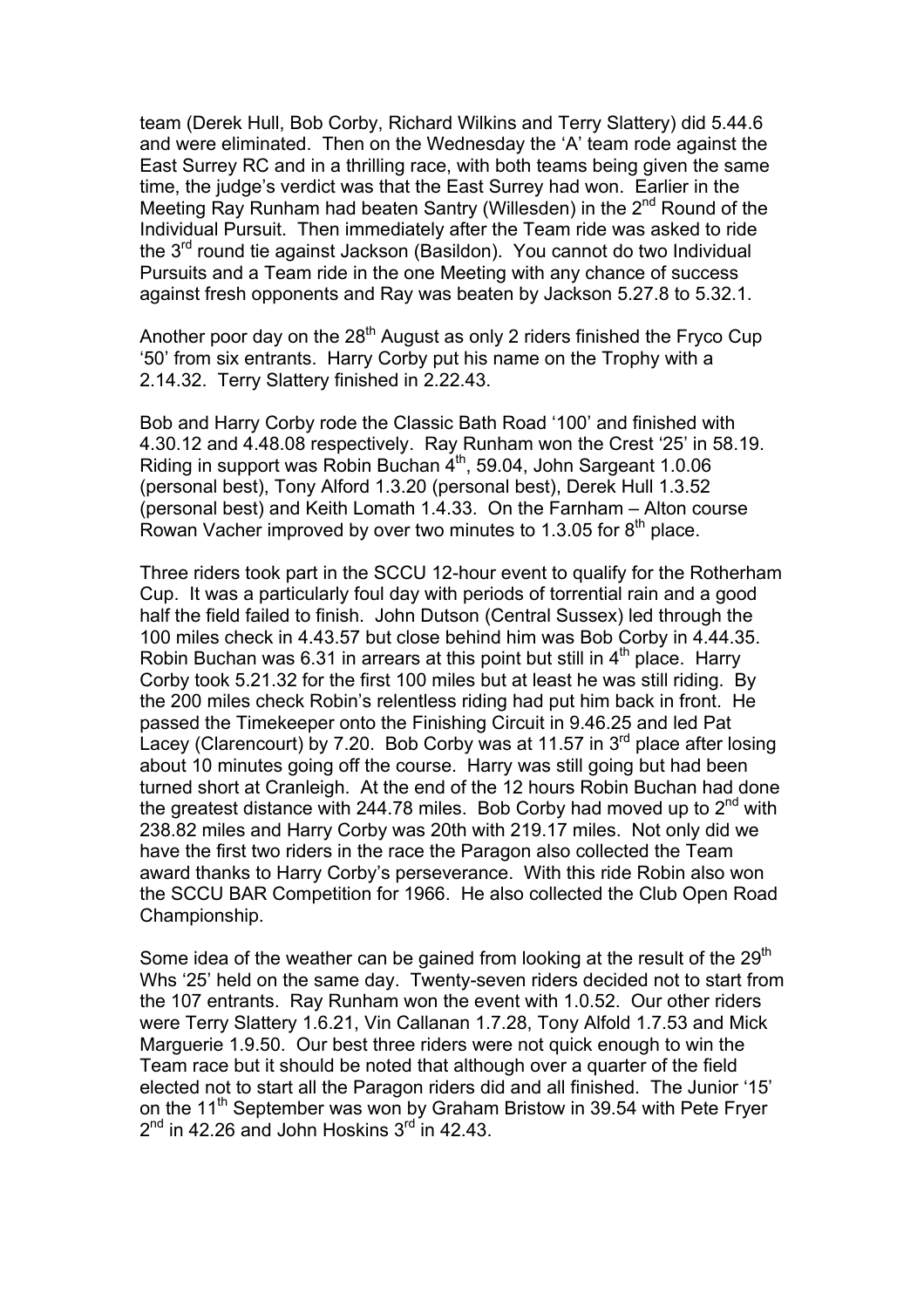In the Harold Hill '25' Robin Buchan was  $5<sup>th</sup>$  in 58.03. Then in the Crest '25' Ray Runham was  $1<sup>st</sup>$  in 58.19 and Robin Buchan was  $4<sup>th</sup>$  with a 59.04. John Sargeant was 4<sup>th</sup> in the Bromley RC event on the Ide Hill circuit. The following Tuesday he came  $2^{nd'}$  at Crystal Palace in the Evening races. Rowan Vacher won the junior 10-mile event on the 18th September in 24.30 showing signs of the speed he was to develop over the next few seasons. Graham Bristow was  $2^{nd}$  in 26.19 and Colin Wye  $3^{rd}$  in 26.24. John Hoskins (26.44) won the Handicap. Vin Callanan came  $2^{nd}$  and was  $2^{nd}$  on Handicap in the VTTA (Surrey/Sussex) '25'.

The Paragon Polo men were 'invited' to organise the George Brake Tournament held at Purley Way on the 19<sup>th</sup> September. This is a single day knock-out cup with, in 1966, 18 teams down to play. We had three teams and they all managed to reach the semi-finals. The A team beat the C team but the B team lost to Selhurst. Unfortunately Selhurst proved too strong in the Final beating our A team by two goals. During the year the Paragon were beaten in the semi-finals of the English Cup going out by the odd goal to the eventual winners Crystal Palace. In the Hurlingham Cup we had the same problem losing in the Final to Crystal Palace by that odd goal.

Robin Buchan and Ray Runham rode the Epsom Tandem '30' and won it in 1.2.47 by nearly 4 minutes. Bob and Harry Corby rode the Viking '50' and finished in 2.6.09 and 2.10.48 respectively. In the Clarence '25' Rowan Vacher recorded 1.3.37, John Jennings 1.3.45 and Barry Sturgess 1.6.23.

The Paragon Team of Robin Buchan, Ray Runham, Les Black and Alan Sturgess won the SW London and Surrey Team Pursuit Championship beating the East Surrey in the Final. In the Final of the WLCA Championship they lost narrowly to the Clarence Whs 5.8.3 to 5.9.0. Alan Sturgess won the Division Sprint Championship. In the Junior Omnium Graham Bristow came first. As a result of his riding Graham won the awards for the best Junior Track rider and the track Best-all-rounder. Ray Runham took the award for the most improved track rider.

On September 19<sup>th</sup> we lost another of our old members. Arthur (Ben) Davis had been a member of the Club since the 1920s and his father was also a member being one of those that came to the Club when we amalgamated with the Streatham Rovers in 1921. He was a very active Clubman for years. He had been Club Captain (1924), Road Secretary (1925) Track Secretary and organiser of our first Track Meeting in 1927. He was Treasurer from 1928 to 1931 and was made Vice President in 1932. He was always out at Club promotions whether racing or social. During the War he and Mrs Davis assisted keeping the Club together by their help in providing tea and cakes at the Guildersfield Road, Streatham, Clubroom. In 1941 he was elected President but his name will remain in the Club records as in 1946 he donated the Junior Road Championship Trophy that bears his name

John Sargeant came 2<sup>nd</sup> in the NATSOPA 2-day race in Essex. Then he finished off his season by winning the Classic Brighton to London road race organised by the Catford CC. This was the race that climbed Titsey Hill with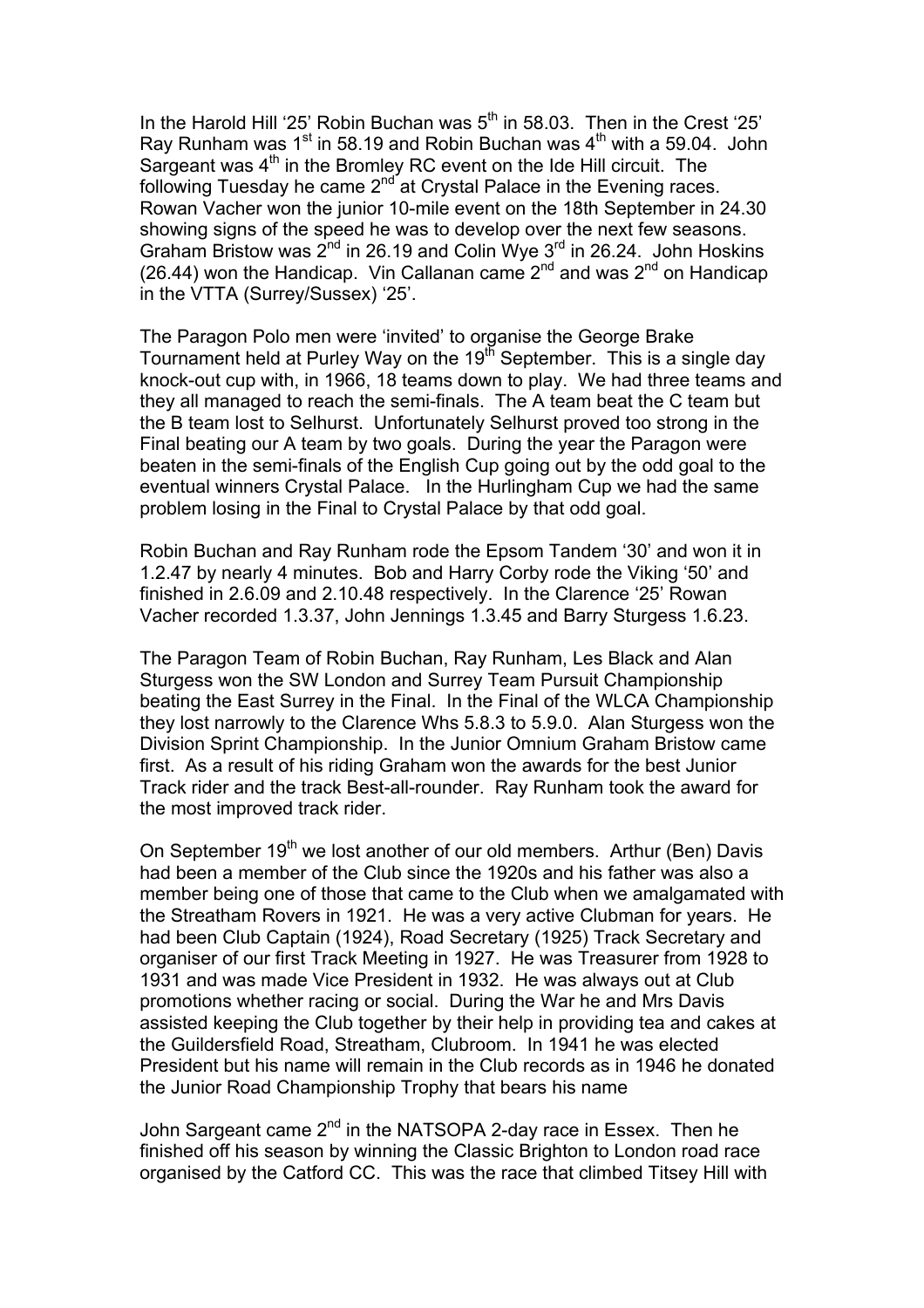seven miles to go and always had a screaming finish as the various groups chased each other down through Warlingham, Sanderstead and Selsdon to the Finish in Addington. (There are now, in 2004, some seven sets of traffic lights on this stretch of road!)

Rowan did it again in the junior 15-mile race on the  $25<sup>th</sup>$  September. He won in 38.40 from Graham Bristow, 39.54, and Andy Murray 41.06. In contrast to the  $29<sup>th</sup>$  Whs '25' of the eight Paragon riders in the SCCU '25' five failed to start, one failed to finish leaving two riders with no chance of the Team race. Our two finishers were Vin Callanan in 1.5.03 and Barry Sturgess in 1.7.50. Vin did retrieve something from the debacle with  $2<sup>nd</sup>$  in the Handicap section. John Sargeant won the Polhill road race over 62 miles of the Frant circuit. With on lap to go he broke away finishing some  $1\frac{1}{2}$  minutes before the  $2^{nd}$ rider. Derek Hull finished in 11<sup>th</sup> place. With this ride John Sargeant wins the Massed-start Championship with the maximum 36 points from  $s$ ix 1<sup>st</sup> category race wins. The only time this has ever been done.

Les Black appears again in the Mayne Cup '25' but although he made fastest time he did not win the coveted Trophy. Les' time was 1.3.25. In  $2^{nd}$  place was Bob Corby with 1.3.57 and  $3<sup>rd</sup>$  was Rowan Vacher in 1.4.58. The winner of the Mayne Cup and Man of the Day was none other than Vin Callanan who came in with a 1.5.04. This beat Graham Bristow into  $2^{nd}$  and Rowan Vacher into 3rd place. With his 1.4.58 Rowan Vacher won the Junior Time Trial Championship with Graham Bristow in 2<sup>nd</sup> place.

Right at the end of the season Harry Corby broke the Club 25 miles Tricycle Record with a 1.11.18 to better the time of 1.12.40 set by WS Jones in 1931!

The Hill Climb was held the week after the Mayne Cup and Les Black duly obliged with a 4.0.6. In 2<sup>nd</sup> place some 14 seconds behind was Barry Sturgess, with 4.20.6, which in turn was just 1 second better than John Jennings. In the Catford Hill Climb on Yorks Hill Les came up in the very fast time of 2.4.3, for  $6<sup>th</sup>$  place. Dick Wilkins also reached the top on two wheels in 2.17.4.

A note in the October Blah records the Result of the Inter-Club Map reading (then against the Kentish Whs and Century RC). It starts "Despite conditions more suitable for a boat race…" It was wet but it was not raining. The roads in the Tonbridge area were flooded to hub depth. You had to measure the distance between the two hedgerows to work out where the road was. For those who like that sort of thing it was great fun. Keith Butler found his way round the course in 1.16.00 for  $2^{nd}$  place. Alan Gordon took 2.5.15 and was not a happy man. With Derek Hull  $3^{\text{rd}}$  in 1.26.21 and Ian Murray  $5^{\text{th}}$  in 1.35.04 the Paragon won the Team Medals. This event is still remembered and spoken of in awe in 2004! Usually by Messrs Butler and Murray, who have a liking for these foolish things, and are still taking part!